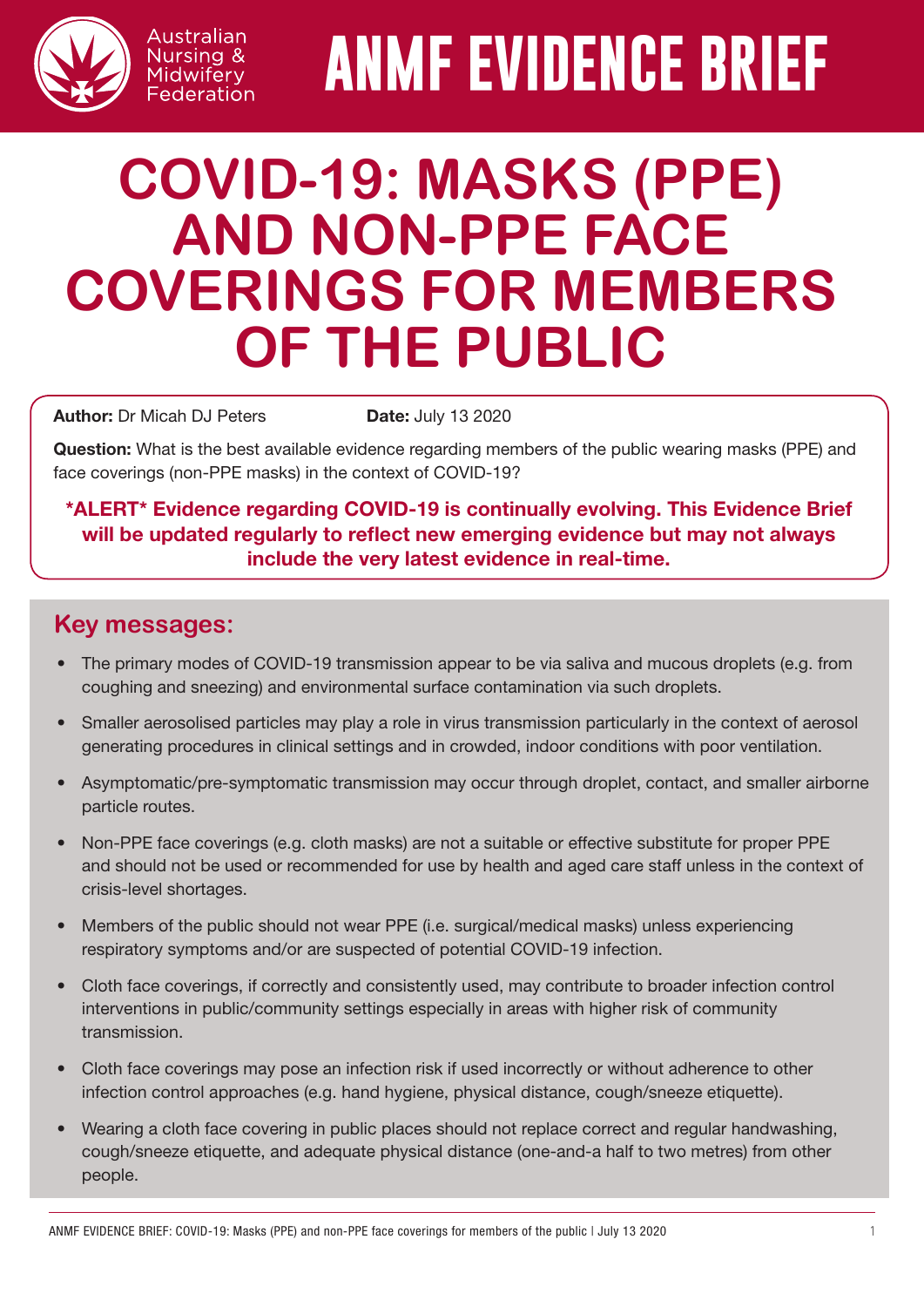# **Summary**

Background: COVID-19 (from 'severe acute respiratory syndrome coronavirus 2' (or 'SARS-CoV-2') is a newly discovered (novel) coronavirus first identified in Wuhan, Hubei province, China in 2019 as the cause of a cluster of pneumonia cases.<sup>1</sup> Coronaviruses are similar to a number of human and animal pathogens including some of those which cause the common cold as well as more serious illnesses including severe acute respiratory syndrome (SARS/ SARS-CoV-1) and Middle East respiratory syndrome (MERS). Since discovery, COVID-19 has spread to many countries and was declared a global emergency by the World Health Organization (WHO) on 30 January 2020,<sup>2</sup> and a pandemic on March 11.<sup>3</sup> The most at-risk individuals of infection are those in close contact with people with COVID-19 which includes health and aged care workers and others living and/or working in especially crowded/busy indoor environments with poor ventilation. While members of the public should not wear PPE unless suspected of COVID-19 infection or in direct contact with someone who is, there is emerging evidence supporting non-PPE face coverings as part of broader infection control interventions to reduce transmission.4

#### COVID-19 transmission: droplets, surfaces, and aerosols

Based on currently available evidence, COVID-19 is transmitted when the virus enters the body via the mucosae (mouth and nose) or conjunctiva (eyes) which can occur through;<sup>5</sup>

- direct person-to-person contact,
- respiratory droplets >5-10 μm in diameter (e.g. from coughing and sneezing), and;
- indirect contact from touching infected environmental surfaces/formites and transferring viral particles to the mucosae or conjunctiva.

There is ongoing inquiry regarding the potential for smaller viral particles/aerosols (<5μm) to remain in the air and upon different environmental surfaces. Specific evidence for COVID-19 transmission is emerging, particularly around the potential for 'airborne' transmission.<sup>6</sup> It is important to recognise that both large and smaller droplets travel through the air and may be considered 'airborne', however smaller droplets behave differently to larger droplets as they are lighter, more buoyant, and evaporate more quickly. The science regarding the airborne transmission of disease is itself complex and equivocal.<sup>7</sup> Questions remain regarding virology (i.e. what amount of a virus is enough to cause an infection?) and biophysics (i.e. how do particles move in the air under different conditions?).<sup>8</sup> The SARS-CoV-2 may be found in small, aerosolised particles,<sup>9</sup> but the extent to which these smaller particles pose an infection risk or how they move in the air under different conditions is currently unconfirmed.<sup>8</sup> Some authors have indicated that combined with previous and developing understandings regarding the behaviour of aerosolised particles from coughs, sneezes and aerosol generating procedures, as well as evidence concerning other respiratory viruses (e.g. SARS-CoV-1), the emerging evidence regarding the potential for COVID-19 to be a transmission risk via aerosols suggests that additional precautions beyond usual droplet and contact contamination should be considered in some contexts such as crowded, poorly ventilated, and indoor environments.6,10-16

#### For further summarised information regarding COVID-19 please see:

#### [Evidence Brief: COVID-19 Modes of Transmission and Infection](http://www.anmf.org.au/documents/ANMF_Evidence_Brief_COVID-19-Modes_of_transmission_and_infection.pdf)

#### [Evidence Brief: COVID-19 Personal Protective Equipment](http://www.anmf.org.au/documents/ANMF_Evidence_Brief_COVID-19-PPE.pdf)

Because so little is known regarding the infectious potential and behaviour of aerosolised droplets, the level of infection risk that actions such as singing and as speaking, which can generate smaller particles, pose is still uncertain.8,17 Uncovered, droplets and aerosols from coughs, sneezes, and talking can travel and/or remain in the air for prolonged periods up to several metres under certain conditions, such as in indoor environments with poor ventilation.<sup>9,18</sup> This is why cough/sneeze etiquette and careful adherence to protective measures and infection control (e.g. physical distance, hand hygiene) is vital.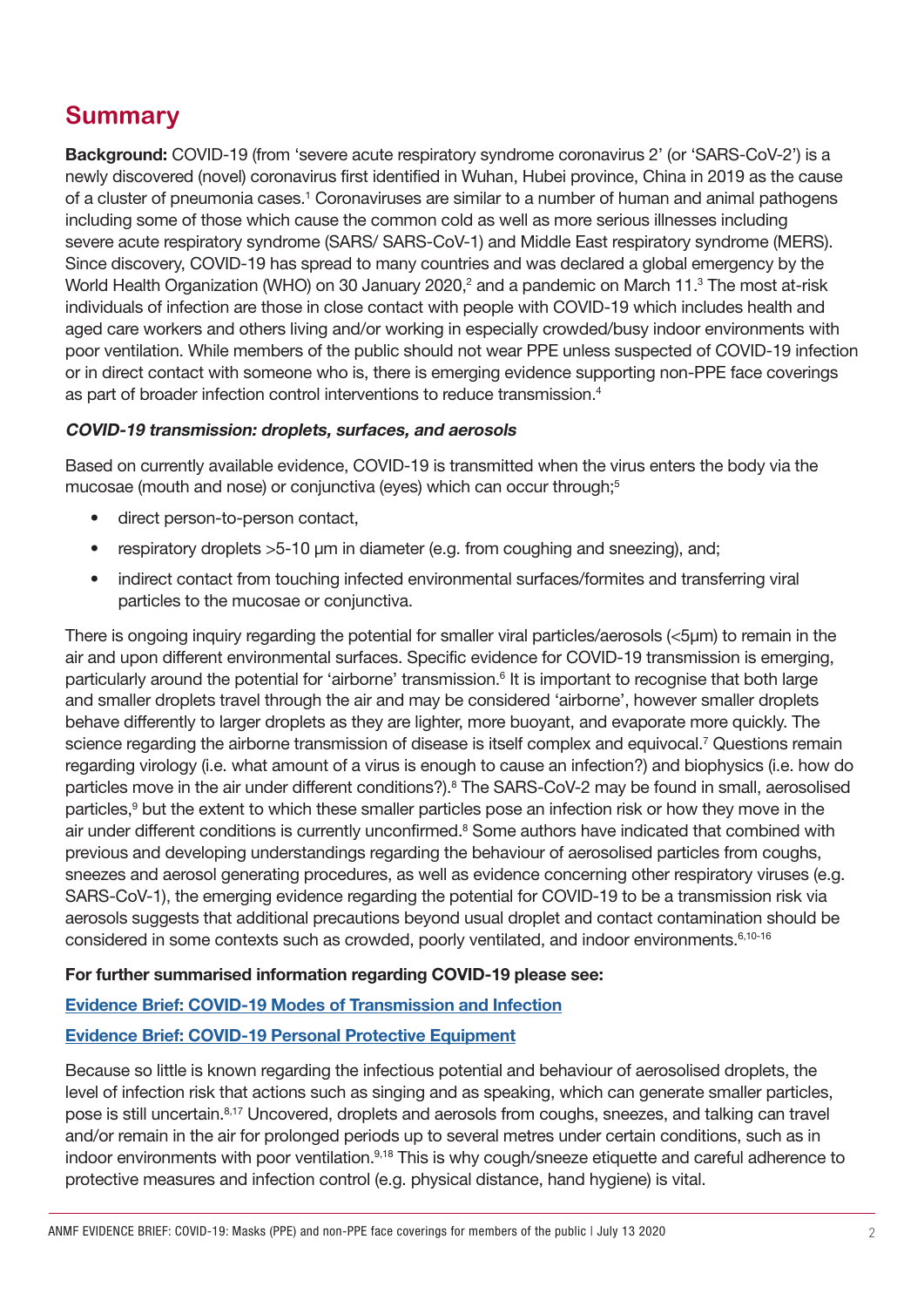Evidence regarding the potential risks for aerosol transmission and contamination is emerging and currently inconclusive, however some authors do suggest that PPE precautions and guidance regarding transmission of COVID-19 could be revised to account for potential airborne risks.<sup>10,13,14,19,20</sup>

#### Personal protective equipment for members of the public

The WHO recommends rational use of PPE and urges precautions for droplet and contact transmission in the setting of caring for people with COVID-19 and airborne precautions in settings when aerosols may be generated.<sup>21</sup> The WHO has highlighted that the increasing number of COVID-19 cases, misinformation, panic buying, and stock-piling has disrupted supply of many PPE items including medical masks and respirators.<sup>1</sup> Widespread crisis-point shortages such as those occurring in the United States have not occurred as yet in Australia, and due to the initial success of infection control and containment strategies, jurisdictions have largely been able to prepare for further outbreaks in most areas.

Because of the potential for supply problems which limits the ability for health and aged care workers to access sufficient appropriate PPE for providing safe care to people with suspected and confirmed COVID-19, it is not recommended that members of the public wear PPE (i.e. medical masks) unless experiencing respiratory symptoms and/or suspected of potential COVID-19 infection. Medical masks may be recommended for use by members of the public who:

- Have respiratory symptoms that suggest possible COVID-19 infection.
- Are in close contact with or caring for people with suspected or confirmed COVID-19.
- Are asymptomatic but deemed at risk of potential COVID-19 infection.

Correct size, fit, and use (donning, doffing, disposal) of all PPE must occur for effective and efficient use.<sup>22,23</sup> Users of PPE including healthcare and auxiliary staff and members of the public including patients must be provided with clear, understandable, and consistent information and training on correct use. Correct PPE use must also occur together with proper hand hygiene and personal infection control measures (e.g. cough/sneeze etiquette, physical distancing).21

Due to ongoing and intensifying shortages, special crisis-capacity strategies and considerations are being recommended by the CDC regarding PPE.<sup>24</sup> In the United States, guidance has included mention of the use of homemade masks for healthcare professional use in crisis circumstances, but highlights that homemade masks are not substitutable for PPE. The CDC notes that the effectiveness of crisis strategies is uncertain and could pose transmission risks between healthcare staff and patients and that standard PPE practices must be reinstated as soon as PPE supplies return.

In light of increasing rates of community transmission, community outbreaks, difficulty assessing infection risk prior to engaging new patients, and heightened risk to health and aged care staff and community members, some jurisdictions have updated their guidance for the use of PPE and non-PPE face coverings in the context of COVID-19. Newer guidance is consistent with emerging evidence that indicates that aerosolised particles may travel up to around four metres and may remain in the air for prolonged periods.9,16 While the degree of risk posed by aerosol particles is not known, engineering controls in built environments have been proposed to reduce the risk of potential aerosol transmission.<sup>20</sup>

Limiting crowds, avoiding air recirculation, and effective ventilation may be improved further by particle filtration and air disinfection and have been suggested as worthwhile approaches to combine with including isolation, quarantine, distancing and hand hygiene.<sup>14,20</sup>

#### Non-PPE face coverings for members of the public

There is emerging evidence that members of the public wearing non-PPE masks facial coverings may contribute to broader infection control measures to reduce COVID-19 transmission rates.4,25-28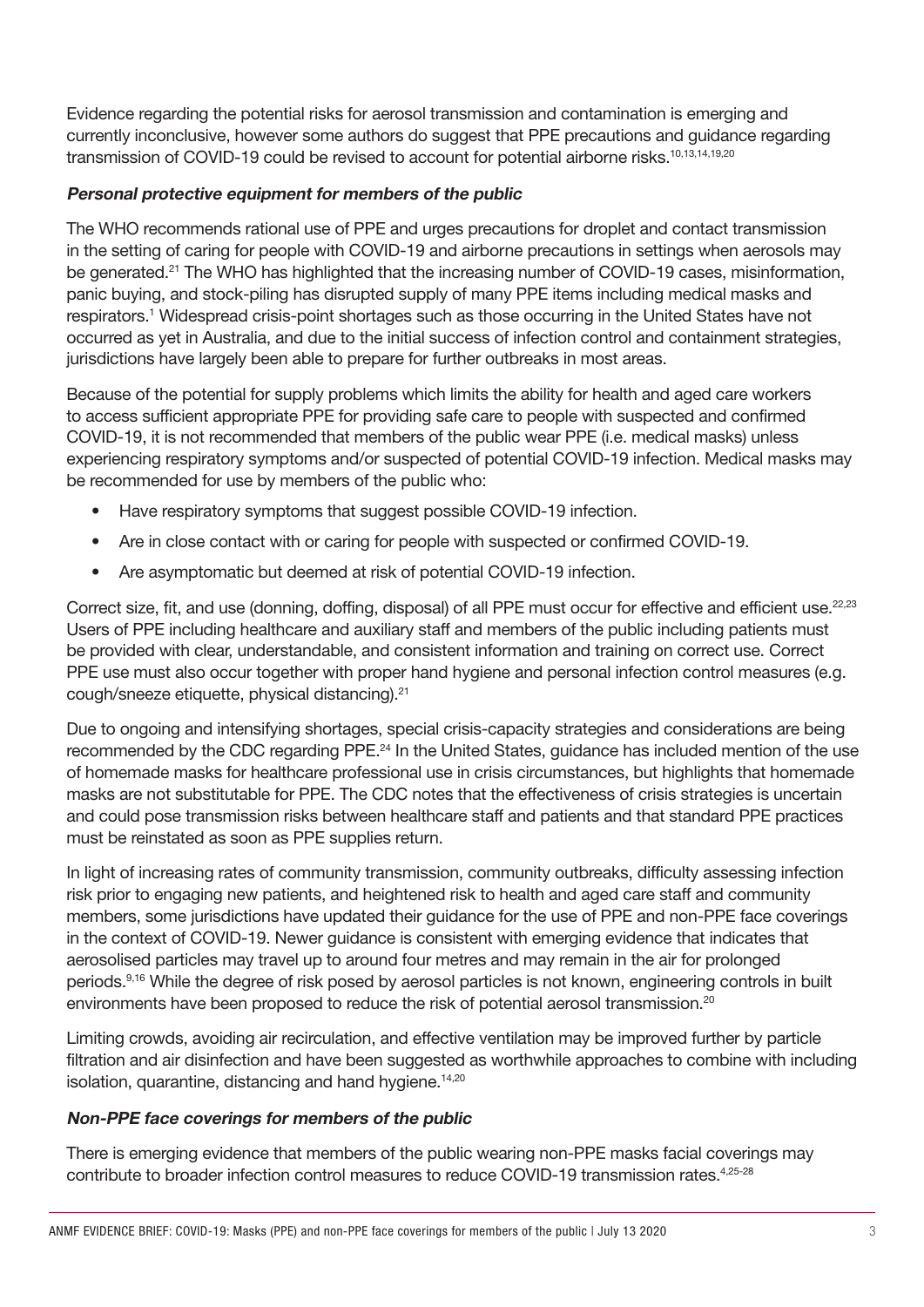Recommendations to the public highlight that if a mask or face covering is worn, correct fitting, use, and disposal is essential to safe, effective infection prevention and control activities in the context of responding to COVID-19.21 Incorrect use of face coverings may increase risk due to the potential for the mask itself to become contaminated. A recent small laboratory study with four participants with confirmed COVID-19 infection found that neither surgical nor cotton masks effectively filtered COVID-19 particles if the patients coughed into the masks.29 The authors noted that contamination of the outer surface of the masks was greater than the inner surface, highlighting the importance of hand hygiene, correct mask removal and disposal. Together with the assumption that the virus particles of COVID-19 and SARS/ SARS-CoV-1 are similarly sized, this could indicate that both surgical and cotton masks may be ineffective in preventing the dissemination of COVID-19 from the coughs of patients with COVID-19 to the environment and external mask surface.<sup>29</sup> Another laboratory study found a detectable level of infectious virus (~0·1% of the original inoculum) could still be present on the outer layer of a surgical mask seven days after inoculation at a temperature of 22°C and a relative humidity of around 65%.<sup>30</sup>

The WHO guidance regarding rational use of personal protective equipment (PPE) by healthcare workers is also relevant to non-PPE face covering wearing by members of the public.<sup>21</sup> This guidance highlights that masks are only effective when adopted within the setting of a range of other key infection control measures. The use of face coverings does not offer adequate protection on its own. Relevant measures include widespread, efficient, and effective testing to identify those who are infected as well as important environmental and behavioural considerations such as;21

- high degree of compliance with non-PPE mask/face covering use,
- correct and frequent handwashing,
- use of effective hand sanitisers when hand washing is unfeasible,
- ensuring that potentially contaminated surfaces and objects (including face coverings) do not pose an infection risk,
- non-reuse of non-recyclable face coverings and correct washing of recyclable face coverings,
- ensuring adequate space/distance between people in shared spaces,
- adequate ventilation of indoor environments, and:
- isolation of patients with suspected or confirmed infection.

Many jurisdictions around the world have varying recommendations regarding the use of masks (PPE) and non-PPE face coverings.<sup>31,32</sup> With recent community transmission risks increasing in some places in Victoria, Australia the Chief Health Officer has recommended that adults living in areas under Stage 3 restrictions wear a face mask (surgical PPE mask or non-PPE face covering) when outside your home if it is difficult to keep 1.5 metres apart from other people.<sup>33</sup>

In many East Asian countries, mask wearing/face coverings is a common practice among both ill and well individuals and there has been ongoing discussion regarding whether higher levels of mask wearing/ face covering may be partly responsible for lower transmission rates in some locations. Authors have pointed out that there is a difference between an absence of evidence and evidence of absence; there is a lack of evidence that wearing a face mask or covering in the community reduces infection risk – however wearing PPE in clinical contexts is a precaution against droplet spread and contamination.<sup>31</sup> The CDC has more recently recommended that the public wear cloth face coverings (not PPE surgical masks or ventilators) in public settings, especially in areas of significant community-based transmission, where other social distancing measures like ensuring two metres between individuals are difficult to maintain.<sup>34</sup> This recommendation has come about due to high levels of community transmission in many parts of the United States and the knowledge that individuals may be infectious both prior to developing respiratory symptoms or may not develop symptoms at all.<sup>35,36</sup>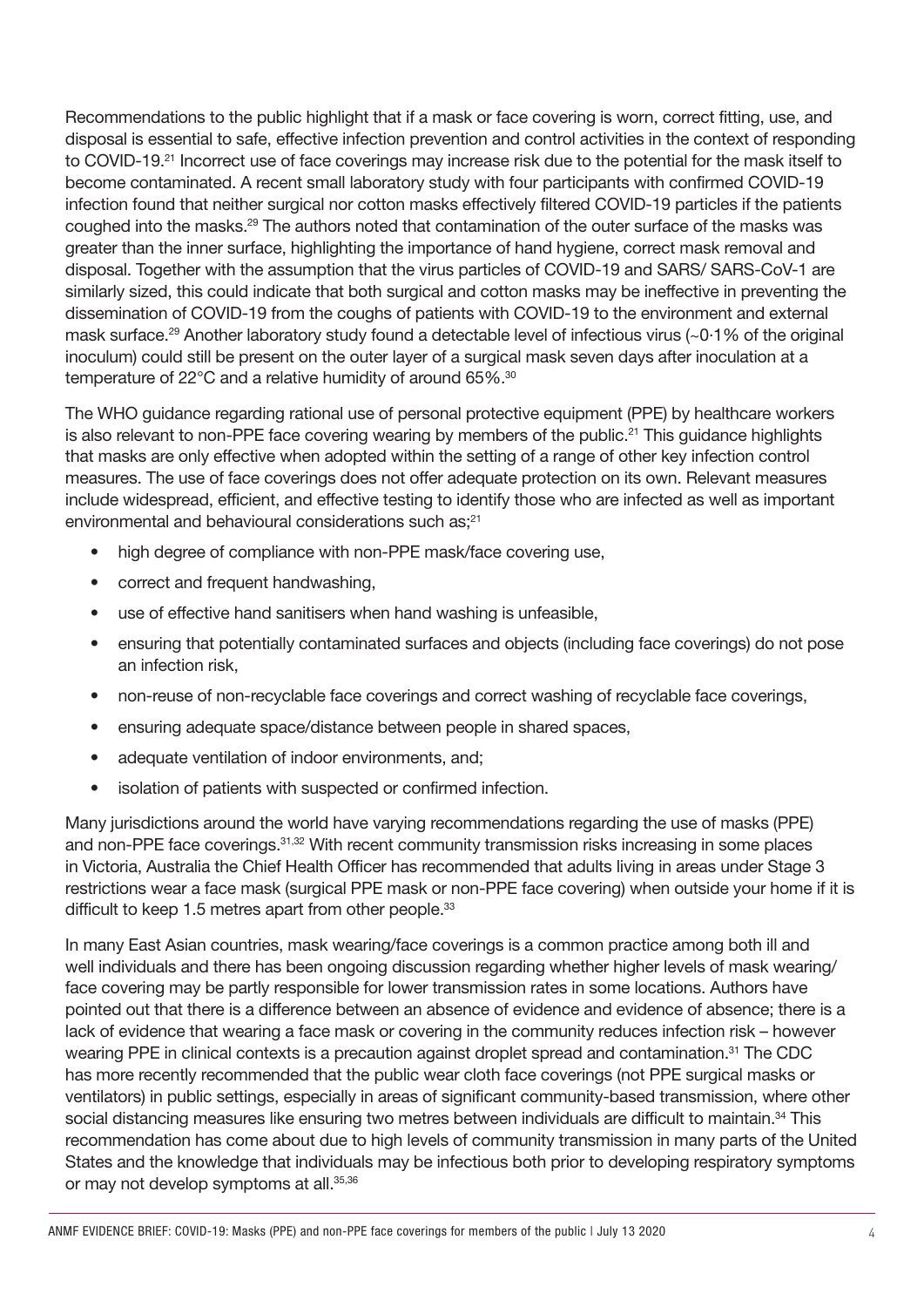The CDC states that the face coverings should be made at home with low-cost materials and should not lead to the use of actual PPE or masks which should be reserved for healthcare professional use.<sup>34</sup> The recommendation also includes clear guidance for removing the face covering, noting the risk of infection without careful removal, as well as the importance of properly cleaning/disinfecting the covering.<sup>34</sup>

## **References**

- 1. World Health Organization. Rolling updates on coronavirus disease (COVID-19). 2020. https://www.who.int/ emergencies/diseases/novel-coronavirus-2019/events-as-they-happen (accessed 25 Mar 2020).
- 2. World Health Organization. Director-General's remarks at the media briefing on 2019-nCoV on 11 February 2020. 2020. [https://www.who.int/dg/speeches/detail/who-director-general-s-remarks-at-the-media-briefing-on-2019](https://www.who.int/dg/speeches/detail/who-director-general-s-remarks-at-the-media-briefing-on-2019-ncov-on-11-february-2020) [ncov-on-11-february-2020](https://www.who.int/dg/speeches/detail/who-director-general-s-remarks-at-the-media-briefing-on-2019-ncov-on-11-february-2020) (accessed Mar 25 2020).
- 3. World Health Organization. WHO Director-General's opening remarks at the media briefing on COVID-19 11 March 2020. 11 Mar 2020. [https://www.who.int/dg/speeches/detail/who-director-general-s-opening-remarks-at](https://www.who.int/dg/speeches/detail/who-director-general-s-opening-remarks-at-the-media-briefing-on-covid-19---11-march-2020)[the-media-briefing-on-covid-19---11-march-2020](https://www.who.int/dg/speeches/detail/who-director-general-s-opening-remarks-at-the-media-briefing-on-covid-19---11-march-2020) (accessed 10 Jul 2020).
- 4. Howard J, Huang A, Li Z, et al. Face masks against COVID-19: an evidence review. 2020.
- 5. World Health Organization. Scientific Brief: Modes of transmission of virus causing COVID-19: implications for IPC precaution recommendations. 29 Mar 2020. 29 Mar 2020 2020. [https://www.who.int/news-room/](https://www.who.int/news-room/commentaries/detail/modesof-transmission-of-virus-causing-covid-19-implications-for-ipc-precaution-recommendations) [commentaries/detail/modesof-transmission-of-virus-causing-covid-19-implications-for-ipc-precaution](https://www.who.int/news-room/commentaries/detail/modesof-transmission-of-virus-causing-covid-19-implications-for-ipc-precaution-recommendations)[recommendations](https://www.who.int/news-room/commentaries/detail/modesof-transmission-of-virus-causing-covid-19-implications-for-ipc-precaution-recommendations) (accessed 5 Apr 2020).
- 6. Buonanno G, Morawska L, Stabile L. Quantitative assessment of the risk of airborne transmission of SARS-CoV-2 infection: prospective and retrospective applications. medRxiv 2020: 2020.06.01.20118984.
- 7. Anfinrud P, Stadnytskyi V, Bax CE, Bax A. Visualizing Speech-Generated Oral Fluid Droplets with Laser Light Scattering. New England Journal of Medicine 2020; 382(21): 2061-3.
- 8. Asadi S, Bouvier N, Wexler AS, Ristenpart WD. The coronavirus pandemic and aerosols: Does COVID-19 transmit via expiratory particles? Aerosol Science and Technology 2020; 54(6): 635-8.
- 9. Guo ZD, Wang ZY, Zhang SF, et al. Aerosol and Surface Distribution of Severe Acute Respiratory Syndrome Coronavirus 2 in Hospital Wards, Wuhan, China, 2020. Emerging infectious diseases 2020; 26(7): 1583-91.
- 10. Bahl P, Doolan C, de Silva C, Chughtai AA, Bourouiba L, MacIntyre CR. Airborne or droplet precautions for health workers treating COVID-19? The Journal of infectious diseases 2020.
- 11. Li Y, Qian H, Hang J, et al. Evidence for probable aerosol transmission of SARS-CoV-2 in a poorly ventilated restaurant. medRxiv 2020: 2020.04.16.20067728.
- 12. Yu ITS, Li Y, Wong TW, et al. Evidence of Airborne Transmission of the Severe Acute Respiratory Syndrome Virus. New England Journal of Medicine 2004; 350(17): 1731-9.
- 13. Morawska L, Cao J. Airborne transmission of SARS-CoV-2: The world should face the reality. Environment International 2020; 139: 105730.
- 14. Morawska L, Milton DK. It is Time to Address Airborne Transmission of COVID-19. Clinical Infectious Diseases 2020.
- 15. Hamner L. High SARS-CoV-2 attack rate following exposure at a choir practice—Skagit County, Washington, March 2020. MMWR Morbidity and Mortality Weekly Report 2020; 69.
- 16. Leung NHL, Chu DKW, Shiu EYC, et al. Respiratory virus shedding in exhaled breath and efficacy of face masks. Nature Medicine 2020; 26(5): 676-80.
- 17. Stadnytskyi V, Bax CE, Bax A, Anfinrud P. The airborne lifetime of small speech droplets and their potential importance in SARS-CoV-2 transmission. Proceedings of the National Academy of Sciences 2020; 117(22): 11875.